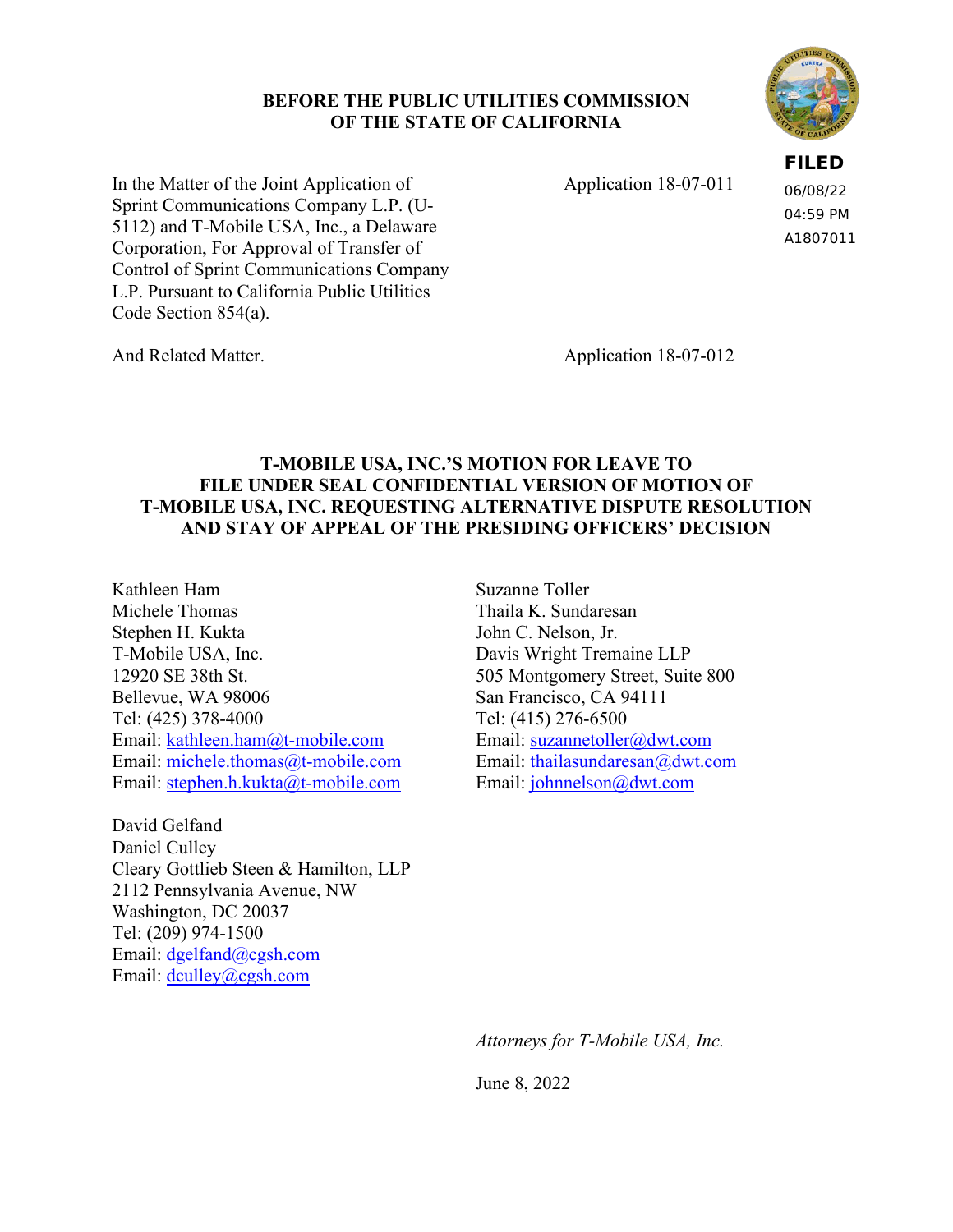#### **BEFORE THE PUBLIC UTILITIES COMMISSION OF THE STATE OF CALIFORNIA**

In the Matter of the Joint Application of Sprint Communications Company L.P. (U-5112) and T-Mobile USA, Inc., a Delaware Corporation, For Approval of Transfer of Control of Sprint Communications Company L.P. Pursuant to California Public Utilities Code Section 854(a).

Application 18-07-011

And Related Matter.

Application 18-07-012

## **T-MOBILE USA, INC.'S MOTION FOR LEAVE TO FILE UNDER SEAL CONFIDENTIAL VERSION OF MOTION OF T-MOBILE USA, INC. REQUESTING ALTERNATIVE DISPUTE RESOLUTION AND STAY OF APPEAL OF THE PRESIDING OFFICERS' DECISION**

Pursuant to Rule 11.4 of the Rules of Practice and Procedure ("Rules") of the California Public Utilities Commission ("Commission"), T-Mobile USA, Inc. ("T-Mobile"), respectfully submits this Motion to request that the attached confidential version of the Motion of T-Mobile USA, Inc. Requesting Alternative Dispute Resolution and Stay of Appeal of the Presiding Officers' Decision (the "T-Mobile ADR Motion") be filed under seal and to request that the Commission afford confidential treatment to the sensitive information therein, as discussed below.

### **I. CONFIDENTIAL INFORMATION**

The T-Mobile ADR Motion contains certain confidential, proprietary, and highly sensitive information regarding Boost Mobile ("Boost") customers on the legacy Sprint 3G CDMA network (the "CDMA network") and the migration status of those customers (the "Confidential Boost Customer Information"), which is confidential to T-Mobile and DISH and which was previously included in the confidential version of the June 8, 2022 Second Update of T-Mobile USA, Inc. to March 4, 2022 Response to ALJ Mason's February 25, 2022 Email Ruling (the "T-Mobile June 8 Update"). T-Mobile submitted a motion for confidential treatment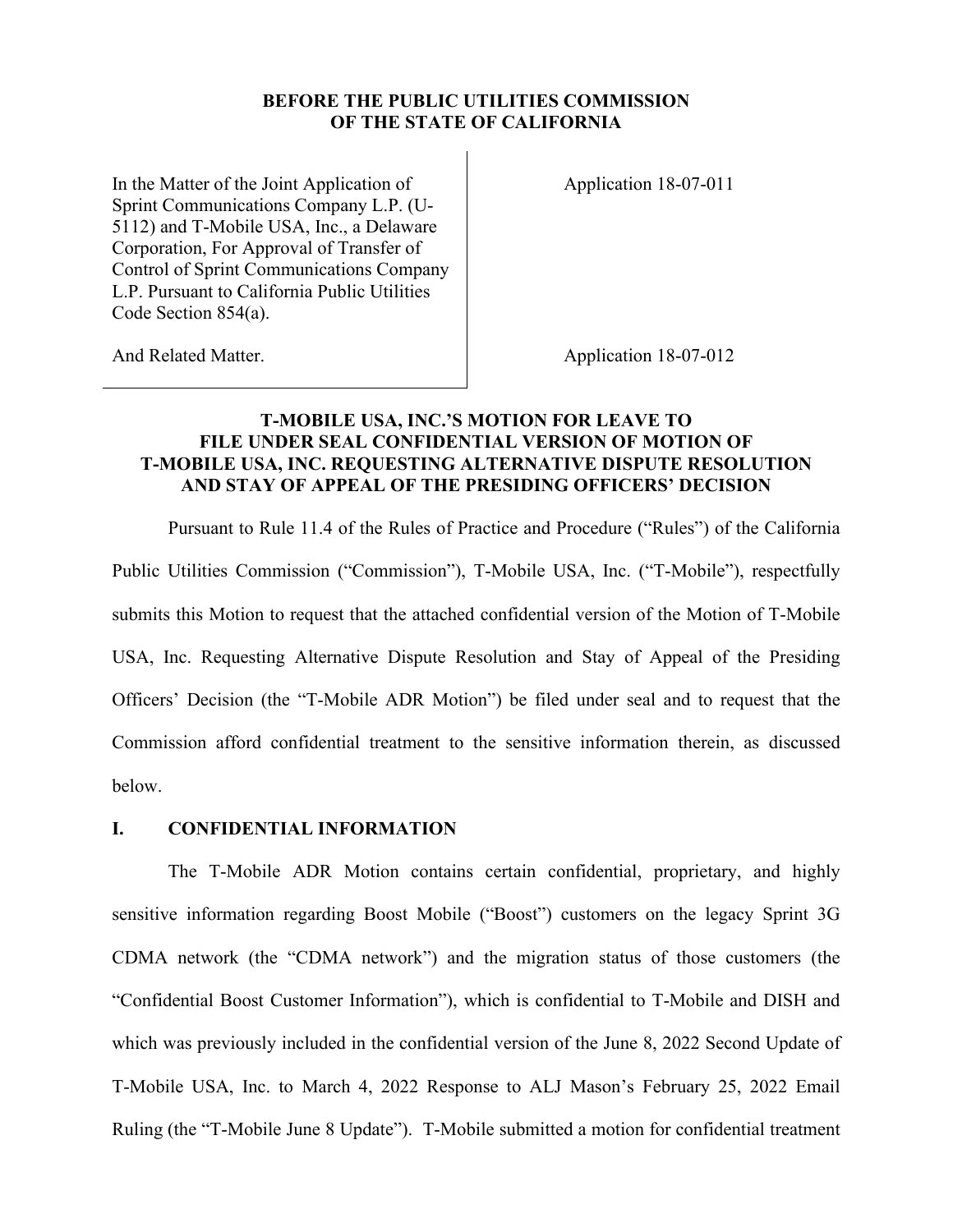of the Confidential Boost Customer Information included in the T-Mobile June 8 Update, and that motion remains pending.

The above-described information is protected from disclosure under state and/or federal law, including, but not limited to, the trade secret privilege set forth in, among other statutes, Evidence Code Section 1061, Civil Code Section 3226 *et seq.*, and Penal Code Section 499(c). This information is also protected from disclosure pursuant to Government Code Sections 6254.15 (trade secrets), 6254(k) (other state and federal law, including the Evidence Code), and 6276.36 (reference to Public Utilities Code Section 583).

The Commission has previously found that similar information in this proceeding should be treated as confidential for these exact reasons.<sup>1</sup> The disclosure of such information could also put DISH and T-Mobile at a competitive disadvantage, and there is no recognizable public interest served by the disclosure of this information. Thus, it should not be disclosed per Government Code Section 6255.

The confidential information contained in the T-Mobile ADR Motion, all of which has been explicitly marked, is not otherwise publicly available. To the extent any of this confidential information has been shared with third parties, it has been designated as confidential and shared pursuant to a confidentiality agreement.

T-Mobile submits that sufficient good cause exists for the Commission to apply the protective mechanisms to the T-Mobile ADR Motion pursuant to federal and state law and Commission orders and decisions, including, but not limited to, Article 1, Section 1 of the

<sup>1</sup> *See* ALJ's Ruling Granting T-Mobile USA, Inc.'s Motion for Leave to File Under Seal Confidential Version of the Update to T-Mobile USA, Inc.'s Response to DISH Network Corporation's Petition to Modify Decision 20-04-008 (Jan. 19, 2022) (granting motion to treat as confidential information regarding Boost customers on T-Mobile's network and the migration status of those customers); ALJ's Ruling Granting Motion of T-Mobile USA, Inc. to File Confidential Version of Its Motion to Strike Testimony of Jeffrey Blum and Exhibit A Under Seal (Oct. 14, 2021) (granting motion to treat as confidential certain portions of the testimony of and information provided by Mr. Ray during the sealed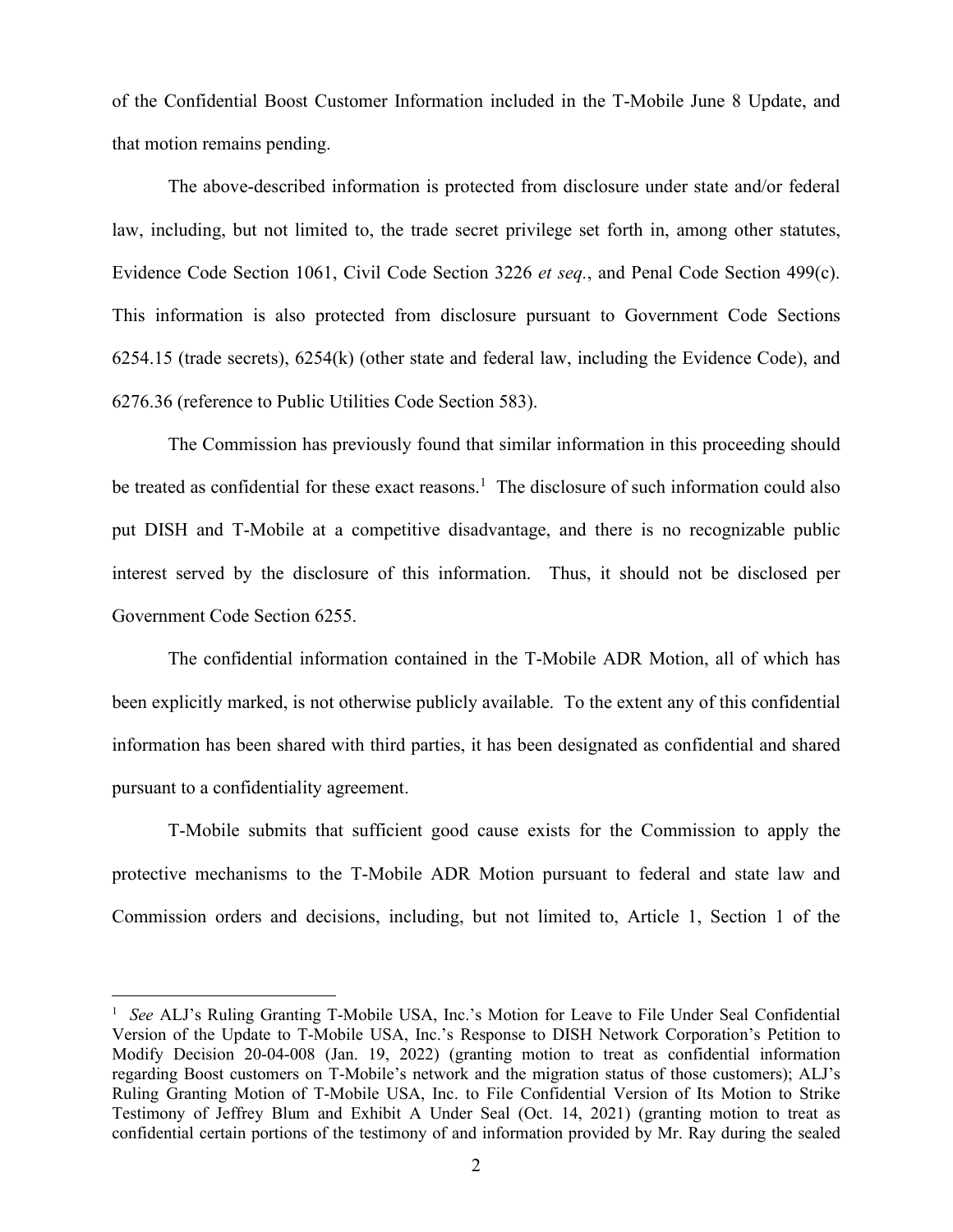California Constitution, the California Public Records Act ("CPRA"), California Public Utilities Code Section 583, California Government Code Sections 6254(a), (c), and (e), California Government Code Sections 6254(k) and 6255, California Civil Code Section 3426 *et seq.*, California Evidence Code Section 1060, and General Order ("GO") 66-D.

T-Mobile notes that it has prepared and electronically filed and served a public version of the T-Mobile ADR Motion. Commission Staff and DISH will receive both a confidential and public version of the T-Mobile ADR Motion.

#### **II. CONCLUSION**

For these reasons, T-Mobile respectfully requests confidential treatment of the confidential version of the T-Mobile ADR Motion and that the Commission protect this information from release to persons and parties outside of the Commission.

Respectfully submitted this 8th day of June, 2022.

*/s/* 

Suzanne Toller Davis Wright Tremaine LLP 505 Montgomery Street, Suite 800 San Francisco, CA 94111 Tel: 415.276.6500 Fax: 415.276.6599 Email: suzannetoller@dwt.com

*Attorney for T-Mobile USA, Inc.*

and confidential portion of the OSC hearing, including Mr. Ray's testimony regarding the number of Boost Mobile customers that remain on T-Mobile's CDMA network).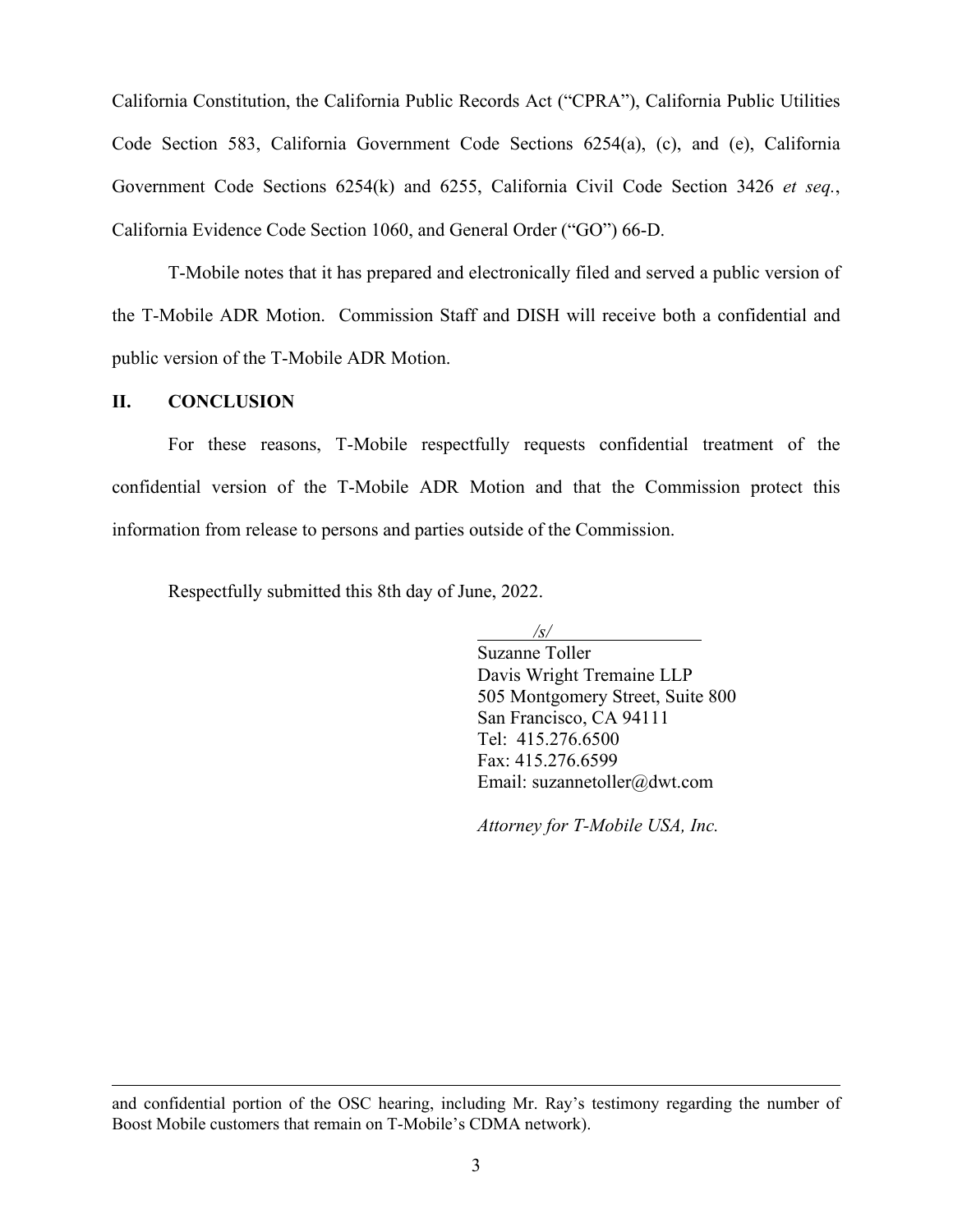## **BEFORE THE PUBLIC UTILITIES COMMISSION OF THE STATE OF CALIFORNIA**

In the Matter of the Joint Application of Sprint Communications Company L.P. (U-5112) and T-Mobile USA, Inc., a Delaware Corporation, For Approval of Transfer of Control of Sprint Communications Company L.P. Pursuant to California Public Utilities Code Section 854(a).

Application 18-07-011

And Related Matter.

Application 18-07-012

## **[PROPOSED] ORDER GRANTING T-MOBILE USA, INC.'S MOTION FOR LEAVE TO FILE UNDER SEAL THE CONFIDENTIAL VERSION OF THE MOTION OF T-MOBILE USA, INC. REQUESTING ALTERNATIVE DISPUTE RESOLUTION AND STAY OF APPEAL OF THE PRESIDING OFFICERS' DECISION**

On June 8, 2022, T-Mobile USA, Inc. ("T-Mobile"), filed the confidential version of the

Motion of T-Mobile USA, Inc. Requesting Alternative Dispute Resolution and Stay of Appeal of

the Presiding Officers' Decision (the "T-Mobile ADR Motion") and requested that the T-Mobile

ADR Motion be filed under seal and that the California Public Utilities Commission

("Commission") afford confidential treatment to the sensitive information therein.

No opposition to this Motion has been submitted and the time for submission of such

opposition has expired. No hearing on the Motion is necessary.

Good cause having been shown, and no opposition to the Motion having been submitted,

IT IS HEREBY RULED that:

1. T-Mobile's Motion to file under seal and afford confidential treatment to the confidential version of the T-Mobile ADR Motion is granted.